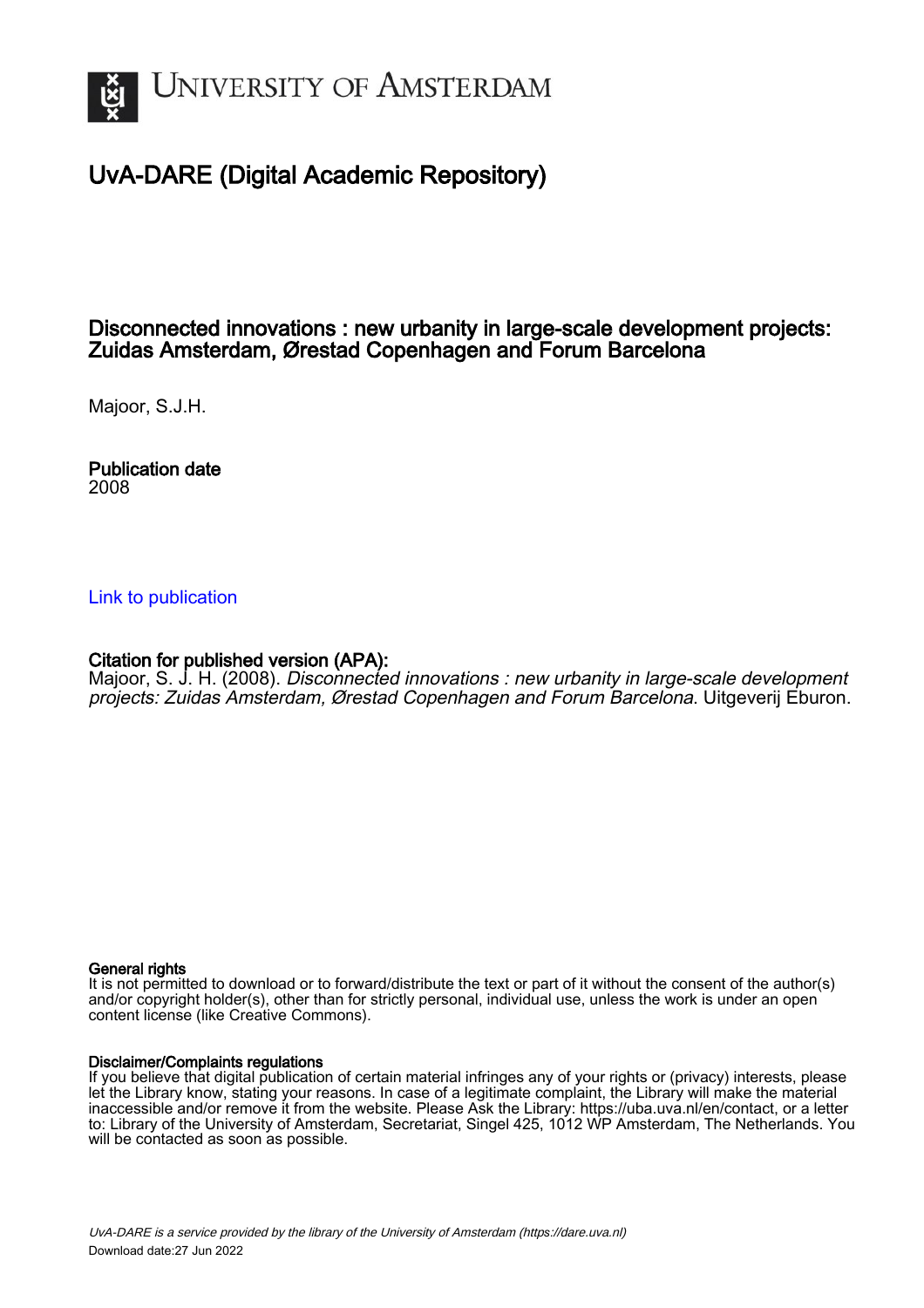*'In solemn moments such as this I have put my trust'*  Leonard Cohen, Memories (1977)

# **ACKNOWLEDGEMENTS**

This study was conducted in the period between the end of 2001 and mid-2007, under the supervision of Prof. Dr W.G.M. Salet of the University of Amsterdam and Prof. Dr E. Gualini, now of the Technical University of Berlin. It was carried out as part of the program entitled: 'Institutional Conditions for Multiple Intensive Land Use', sponsored by Habiforum, the Netherlands Expertise Centre on Multiple Land Use. Parts of the study have been conducted as an element of the EU 5th framework project COMET, Competitive Metropolises, coordinated by Prof. Dr A. Borsdorf from the Austrian Academy of Sciences in Vienna. It is important to mention that this study was also financially supported by the van Eesteren-Fluck van Lohuizen Stichting, the provincial authorities of North-Holland, the Zuidas project bureau and via a *European Union Cost Action Short Term Scientific Mission Grant*. I would like to express my thanks and appreciation to all the financers that made this study possible.

After almost six years of work it is quite difficult to describe exactly how I feel. Quite honestly I can say that it was a real privilege to work on this book. Firstly because it was an almost unprecedented opportunity to pursue my academic interests. I really appreciate the freedom I was given by both my supervisors to explore and organize my work the way I wanted. It was probably not the recipe for the most effective research, but it gave me opportunities to pursue other intellectual endeavours in the meantime. When I was asked to do this study, I was quite afraid that being a PhD candidate would only mean long days in the office or library. I cannot deny that that was a part of my job during the last few years. However, there was also so much more to it than this. It was an opportunity to explore places, to travel, to network, to live abroad, to interview people and to observe practitioners at work. It might sound like an awful cliché, but it was also an opportunity to find out more about myself and that turned a long research project into a multidimensional and interlinked personal and intellectual experience.

What I will remember most are the great friendships I established with other young people exploring the world whom I was able to meet in different places. With all these privileges, comes a duty of course and the most significant is to report your findings. I hope that this book does just that. The more personal aspect which, from my point of view is just as important, is hidden between the lines of this book and present in quite a disorganized fashion in my head.

Among the most memorable moments were the many interactions I had, nationally and internationally, with wonderfully gifted people who helped to structure my ideas, who encouraged me and who gave up their valuable time to explain all my questions. My promoter Willem Salet proved to be much more than just a very supportive academic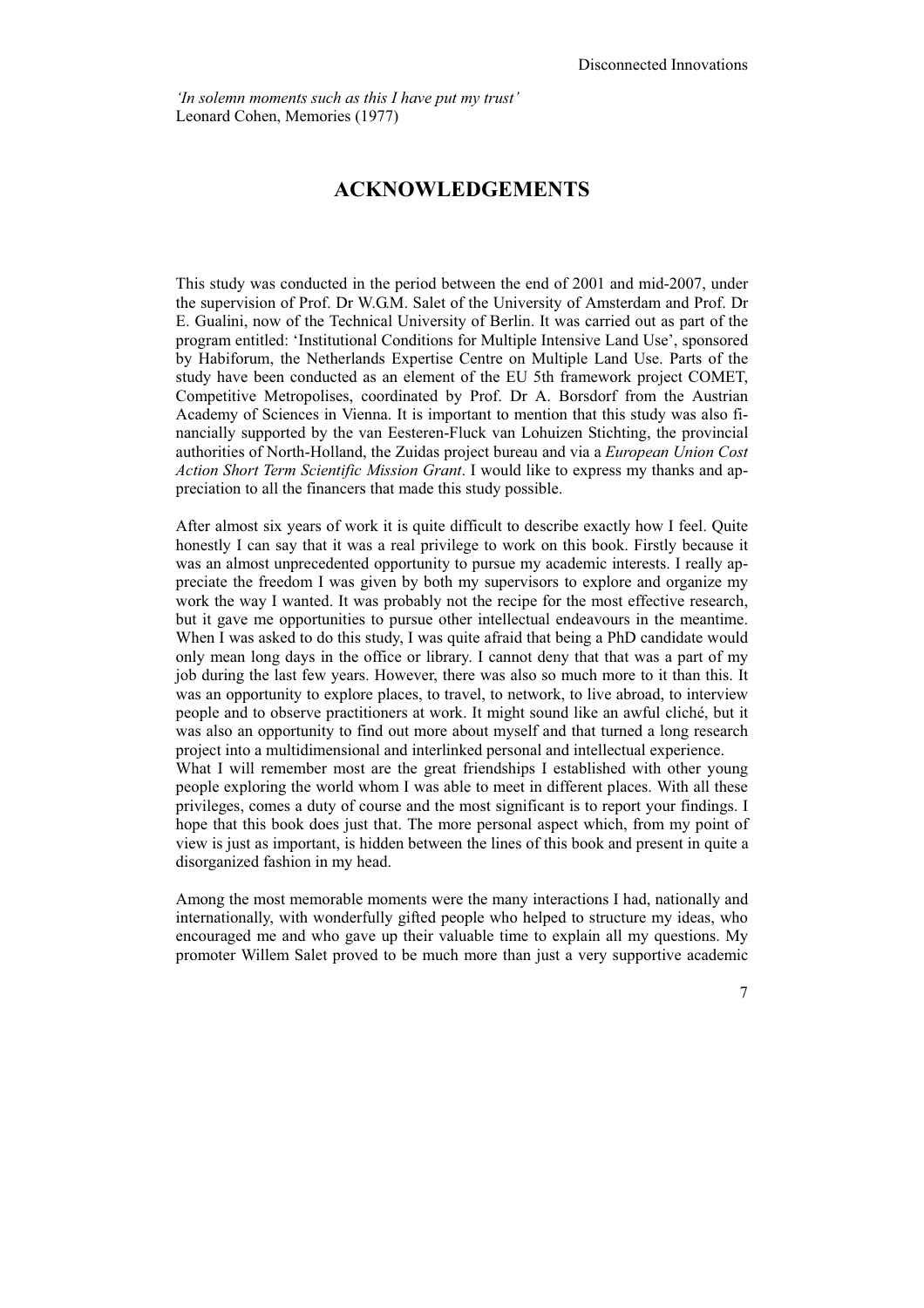#### Acknowledgements

guide. His humour and down-to-earth character, combined with the enormous encouragement and trust he gives to young people overwhelmed me sometimes. In one of the first weeks of my job he told me, "Stan, this institute is a very busy and active working-place!", pointing to the ever-growing disorganized piles of paper on his large desk. Almost six years later I can only say that I fully agree with him and I enjoyed almost every aspect of it.

I had the pleasure of work intensively with Enrico Gualini when we together gave a course on policy analysis. We made quite a name for ourselves at European level! Enrico combined sarcastic humour and sharp observations with solid academic advice on the direction my research should take.

Apart from my two promoters, a special word of thanks is due to some other academics who helped me to structure my ideas during the course of this research. I would like to thank Patsy Healey, Paul Kantor, Tim Marshall and Morag Torrance especially for their valuable discussions or comments on my work. The study group on multiple intensive land use from the Free University / Technical University Delft supervised by Frank Bruinsma and Erik Louw, with Caroline Rodenburg, Karst Geurs, Sahid Suddle, Jan Jacob Trip, Ron Vreeker and Sebastiaan de Wilde expanded my Dutch network of researchers and gave me new opportunities to discuss findings and publish results. I am proud to see how most of them have moved on to interesting post-PhD career paths!

A crucial part of this study involved in-depth case studies on ongoing large-scale development projects. Because of their frequently closed nature, a lot of effort was required to gain access to their networks and to build relationships of trust. The help of key informants was crucial. In Amsterdam these were Ben Teunissen, Robert Dijckmeester, Remko Schnieders and in a later stage Jaap Korf. These were all hard-working people who were willing to spend time outside their busy jobs to discuss my preliminary analyses and hypotheses and to give me access to the inner world of the Zuidas project. I received additional valuable support from Jan Stoutenbeek, Pi de Bruin, Douglas Grobbe and Jan Doets. Gregor Heemskerk and Han Joosten were perfect sparring partners in the critical discussion on the progress of the Zuidas project.

The international comparative nature of this research was made possible by two extensive periods of foreign fieldwork. First, during a two month period (November-December 2004), I was able to use the office and facilities of the Kgl. Veterinærog Landbohøjskole (KVL), Center for Skov, Landskab og Planlægning (Royal Veterinary and Agriculture University, Centre for Forestry, Landscape Architecture and Urban Planning) in Copenhagen. I would like to express my gratitude to John Jorgensen of KVL and all the other charming people like Birte Munch Jensen and Høgni Kalsø Hansen who made my stay in Copenhagen so pleasant. A special word of thanks is also due to Jesper Buch Jakobsen from the city hall for sharing his network and Dan Christensen for his time and very personal accounts about the origin of the project. Many others, like Anne-Grethe Foss, John Andersen, Kurt Bligaard Pedersen, Jan Liliendahl Larsen, Lars Nielsen and David Rehling, gave very insightful interviews about the Ørestad project. All the respondent are mentioned in the Appendix. Laila Ruttel, a planning student from the University of Amsterdam who was at Roskilde University at the time played an important role as regards translations.

8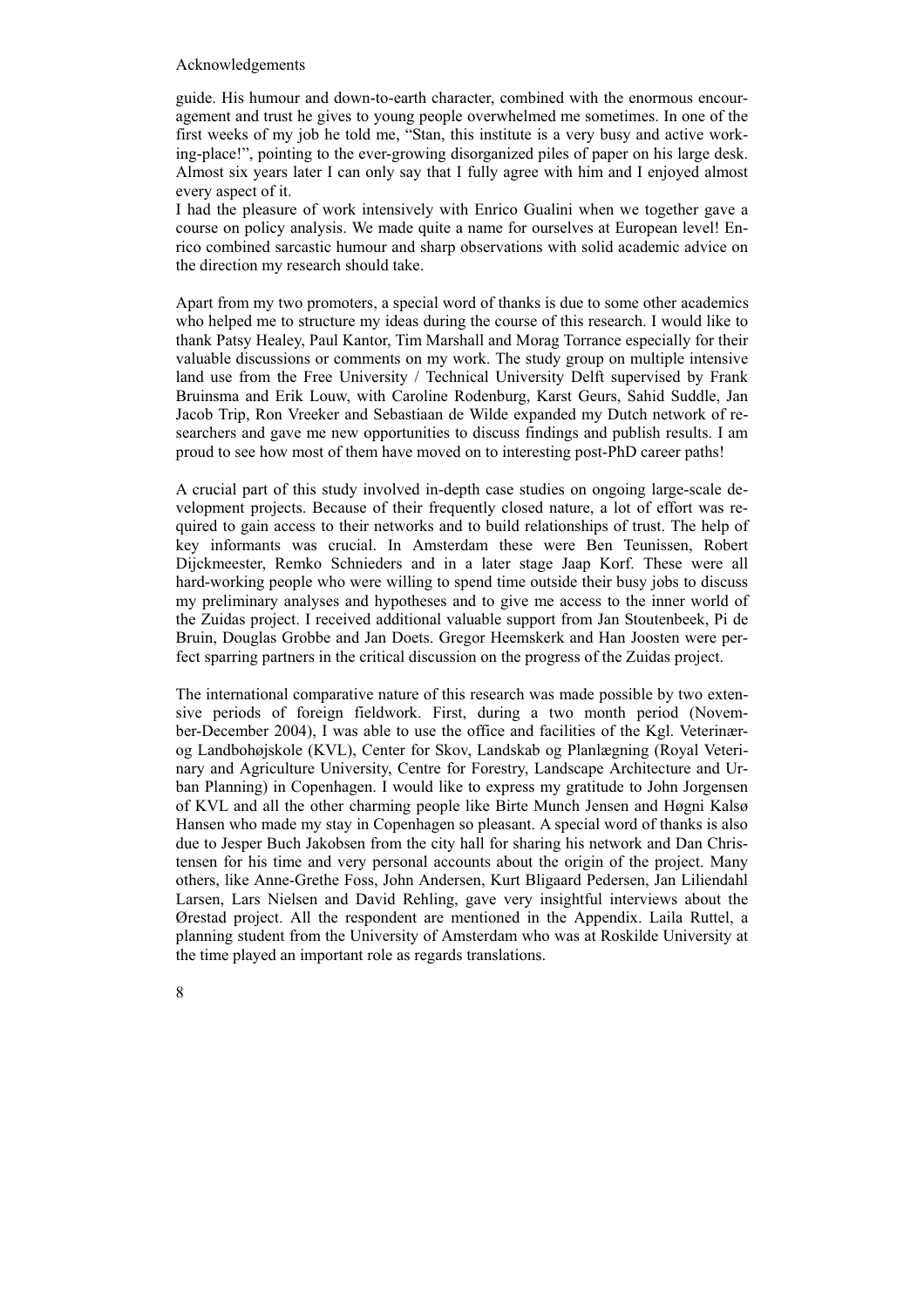Less than half a year later (May-June 2005), I was able to carry out in-depth fieldwork on the Barcelona case thanks to a two month stay at the Institut 'd Estudis Territorials. I would like to express my sincere thanks to Francesc Carbonell who made this possible. During the fieldwork, Marc Pradel was an excellent translator of documents and a helpful source of 'local knowledge'. A special word of thanks are due to Maria Buhigas, Marisol García, Marc Marti, Francesc Munoz, Antoni Ollé, Arturo Rodriguez and Miquel Sodupe for their help during the study period. A complete list of interviews conducted for this part of the study can again be found in the Appendix.

AMIDSt – the Amsterdam institute for Metropolitan and International Development Studies has proven to be a very 'homey' place for me. This was already the case when I was a graduate student there. It is impossible to acknowledge everybody here personally, but I would like to refer to some people who were very important to me. First of all my roommates Stefan Metaal, Marjolijn van der Klis and in the last period Thea Dukes. It was Stefan who introduced me to the research milieu, and helped me to acquire a totally refreshing perspective on office life, long before David Brent. Marjolijn facilitated a strong cultural change to the atmosphere in the room, with more personal talks and consideration for the 'female side' of things.

It was a pleasure to work together with other gifted and enjoyable people over the last years. I would particularly like to thank Sylvia Breukers, Lianne van Duinen, Cordula Rooijendijk, Manuel Aalbers, David Evers, Ralph Ploeger and Frans Schrijver, from 'the old days'. However, new and wonderful people continued to appear on the scene! I really felt privileged to work with colleagues on all these interesting topics and to discuss life outside university with them. A special word of thanks are due to some of my friends and colleagues who make the institute such a comfortable working environment: Tineke Lupi, Annika Smits, Maarten Wolsink, Francesca Michielin, Amanda Brandallero, Perry Hoetjes, Albertine van Diepen, Ewald Engelen, Els Veldhuizen, Leonie Janssen-Jansen, Luca Bertolini, Joos Drooglever Fortuijn, Wouter van Gent, Frans Thissen, Jochem de Vries and Virginie Mammadouh and to everybody else I have forgotten. Puikang Chan, Marianne van Heelsbergen and Guida Morais e Castro cheered me up when I complained about office supplies or a lack of diversity in tea flavours. I look forward to seeing you all again when I return from Hong Kong, although some of you might have been embarked on new career paths by then.

One person deserves a special word of thanks, namely Dick Schuiling. A lot of good things started after he asked me to be his assistant back in December of 1999. Since then, he has been an excellent mentor during my endeavours to understand the world and, in particular, as regards understanding the university. His trust provided a foundation upon which I was able to build an ambitious teaching career. We recently explored Asia and this led me to Hong Kong. It was due to his own 'creative chaos' philosophy that I really started to appreciate the university.

During my many travels on behalf of this study, conferences or my volunteer work for the InterFuture foundation, I was extremely fortunate to meet all kinds of new people. I talked about this book to most of them as being some very distant objective that I would sometime achieve. I am happy that I can now finally show them the fruits of my labours. I would like to thank Eliza Pozzoli, Vania Erby and Francesca Frassoldati for the great fun we had at conferences and the enjoyable visits to Italy. My travels to the